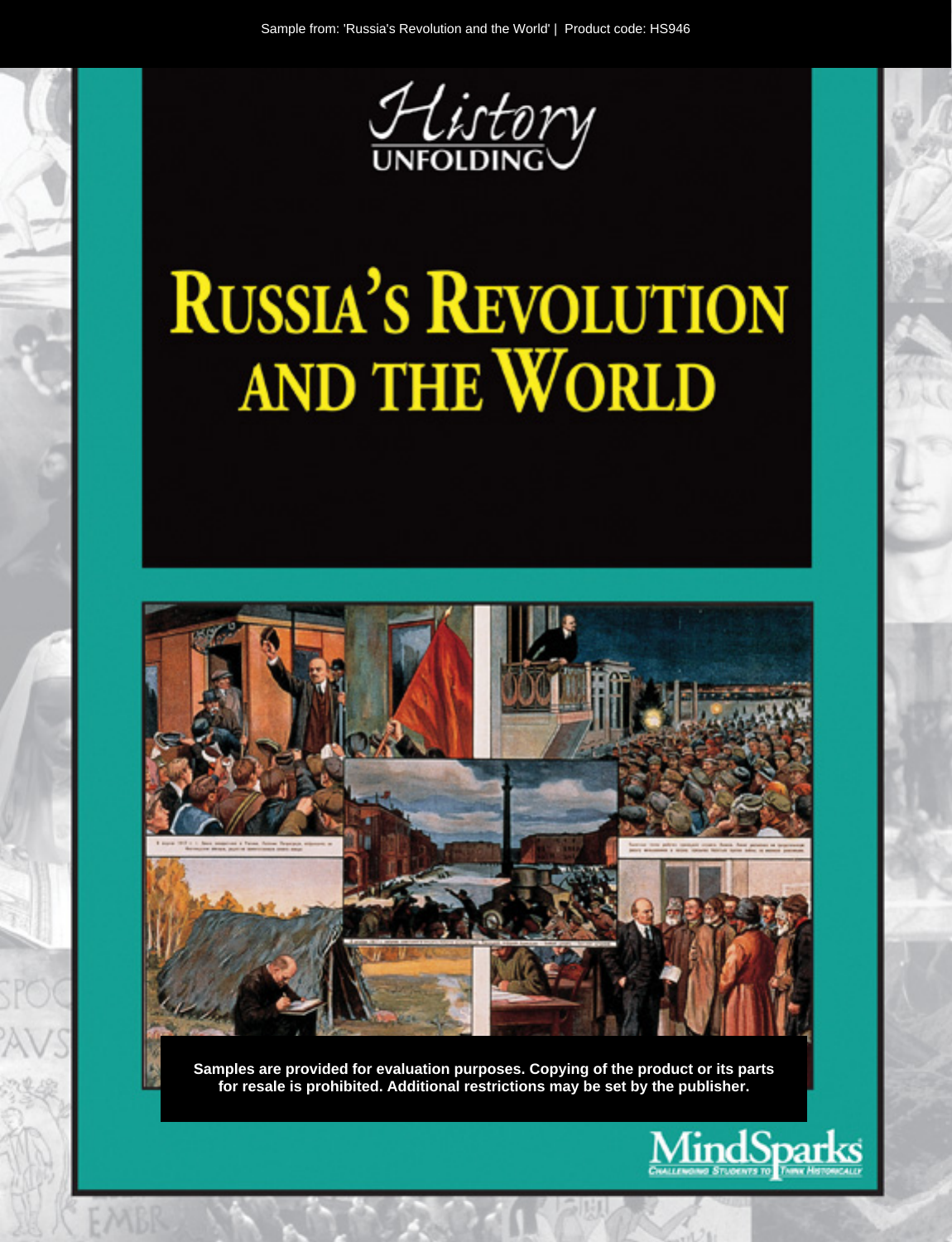## **Contents**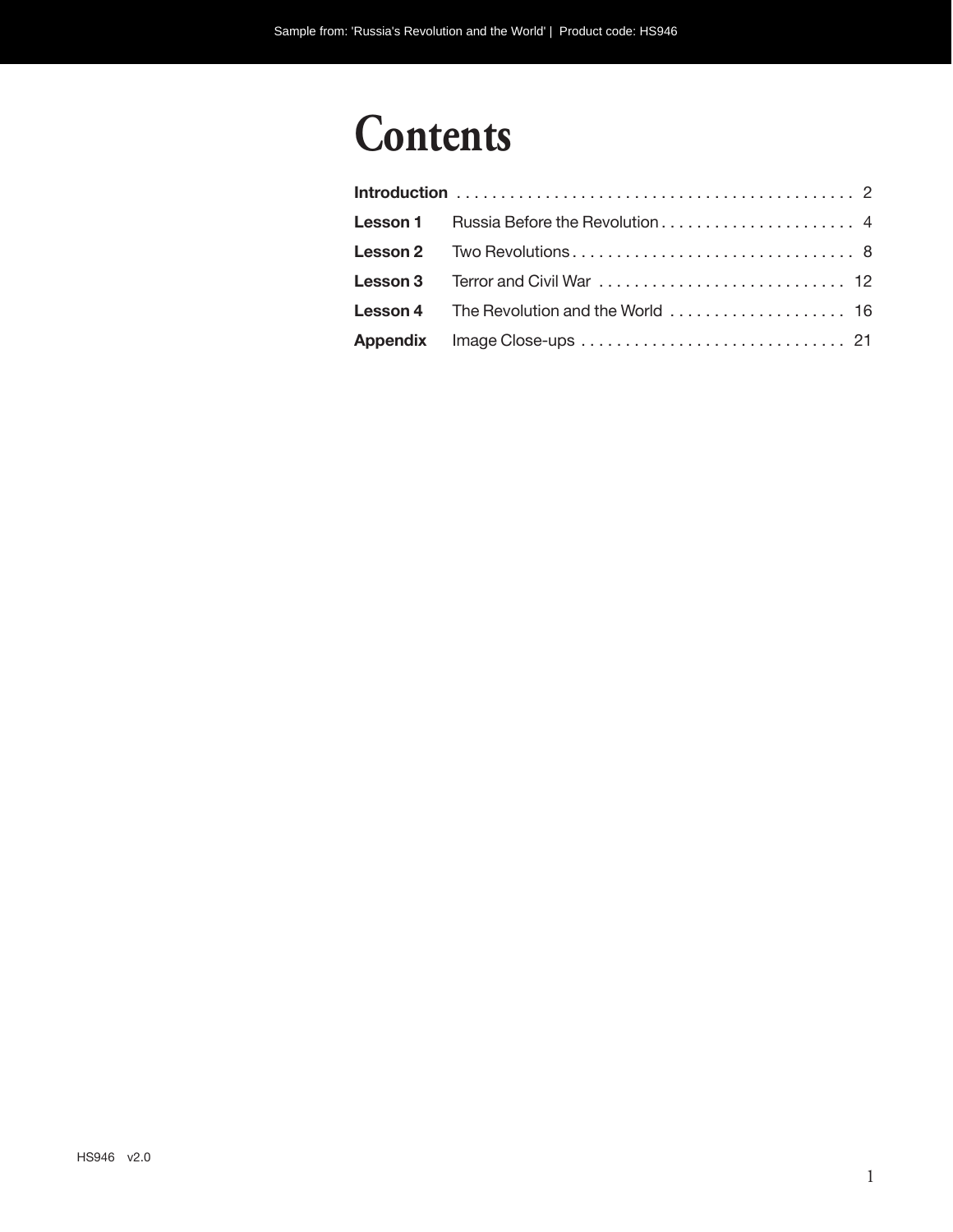#### *Russia's Revolution and the World*

## **Introduction**

## **The Bolshevik Challenge**

In the fall of 1917, Lenin and his Bolsheviks seized control of Russia, ending a brief democratic interlude and bringing forth a new kind of regime the likes of which the world had never seen.

The Russian Revolution was a pivotal event that would shape the entire 20th century. The Marxist ideology that guided the Soviet Union for more than seventy years deeply affected far more than the particular regimes where it was adopted as official dogma. In fact, the communist movement after 1917 profoundly influenced just about every important social, cultural intellectual and political trend of our age. No understanding of the past eight decades is possible without a grasp of the nature and significance of the Russian Revolution.

This booklet uses 12 visual displays to focus on several of the key themes in the story of the Russian Revolution and its world-wide impact. Each lesson uses three visual displays to explore one broad topic. Briefly, the four lessons are as follows:

#### **Russia Before the Revolution**

The illustrations here focus on the conditions in Russia in the decades prior to the Revolution and the growing alienation of a radical opposition to the rule of the Tsar.

#### **Two Revolutions**

By late 1916, the disaster of World War I had led Russia to the edge of anarchy and chaos. In 1917, a spontaneous and democratic revolution swept the old order out. Then, a far less spontaneous takeover brought a determined and ruthless group of radical revolutionaries to power.

#### **Terror and Civil War**

A bitter civil war between "Reds" and "Whites" provided the context for the extremely harsh form of communism the Bolsheviks imposed. Terror became an accepted tool of policy. As the illustrations here make clear, the results were a disaster.

#### **The Revolution and the World**

The Russian Revolution gave Marxism more prestige and many more resources on which to draw. This intense faith and the equally intense opposition to it would affect the entire world for many decades.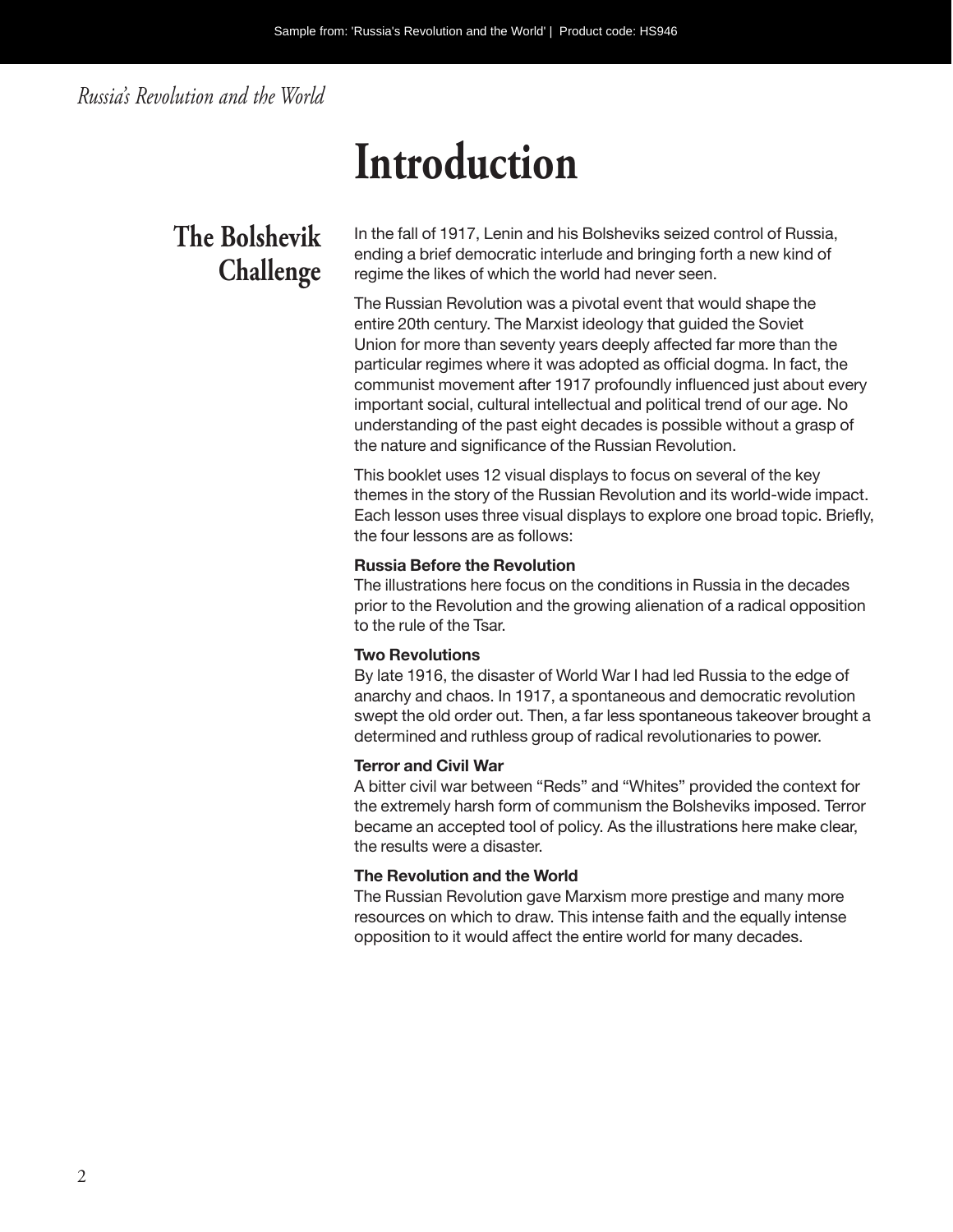### **Using Photos, Cartoons, and Other Visuals to Teach History**

Many textbooks are full of colorful visuals. However, all too often these visuals function primarily as window dressing. They make the text more entertaining, or at least more palatable. Only occasionally do the visuals in textbooks do more than offer simple pictorial reinforcement of ideas already presented in the text. In many cases, they pander to the visual orientation of the young while doing little to help young people master the challenges of the visual media that dominate their lives.

By way of contrast, our approach to using visual materials emphasizes their unique strengths as historical documents. The lessons in this booklet focus students on the visual symbols and metaphors in editorial cartoons, the dramatic qualities of certain photographs, the potential of many images to make abstract ideas more specific and concrete, the implicit biases and stereotypes in certain images, their emotional power, and their ability to invoke the spirit of a time and place. In the process, we make every effort to strengthen students' visual literacy skills in general, as well as their ability to think critically and engage in spirited but disciplined discussions.

### **How to Use This Booklet**

The booklet is divided into four lessons, with three illustrations per lesson. Each lesson consists of the following:

**A BACKGROUND INFORMATION SHEET** This page provides brief summaries explaining the three illustrations on which the lesson is based and their relevance to the lesson's objectives.

**DIGITAL IMAGES** The booklet's PDF allows you to project the images for use in your class discussions.

#### **DISCUSSION-ACTIVITY SHEETS**

Each sheet displays one illustration. It includes a sequence of questions to help you plan an all-class discussion while using the projected images. The questions take students step by step through an analysis of the illustration. If you wish, you may reproduce these pages and hand them out. In addition to the discussion questions on the illustration itself, one or two follow-up activities are suggested. Some of these can be made into individual assignments. Others will work best as small-group or all- class activities.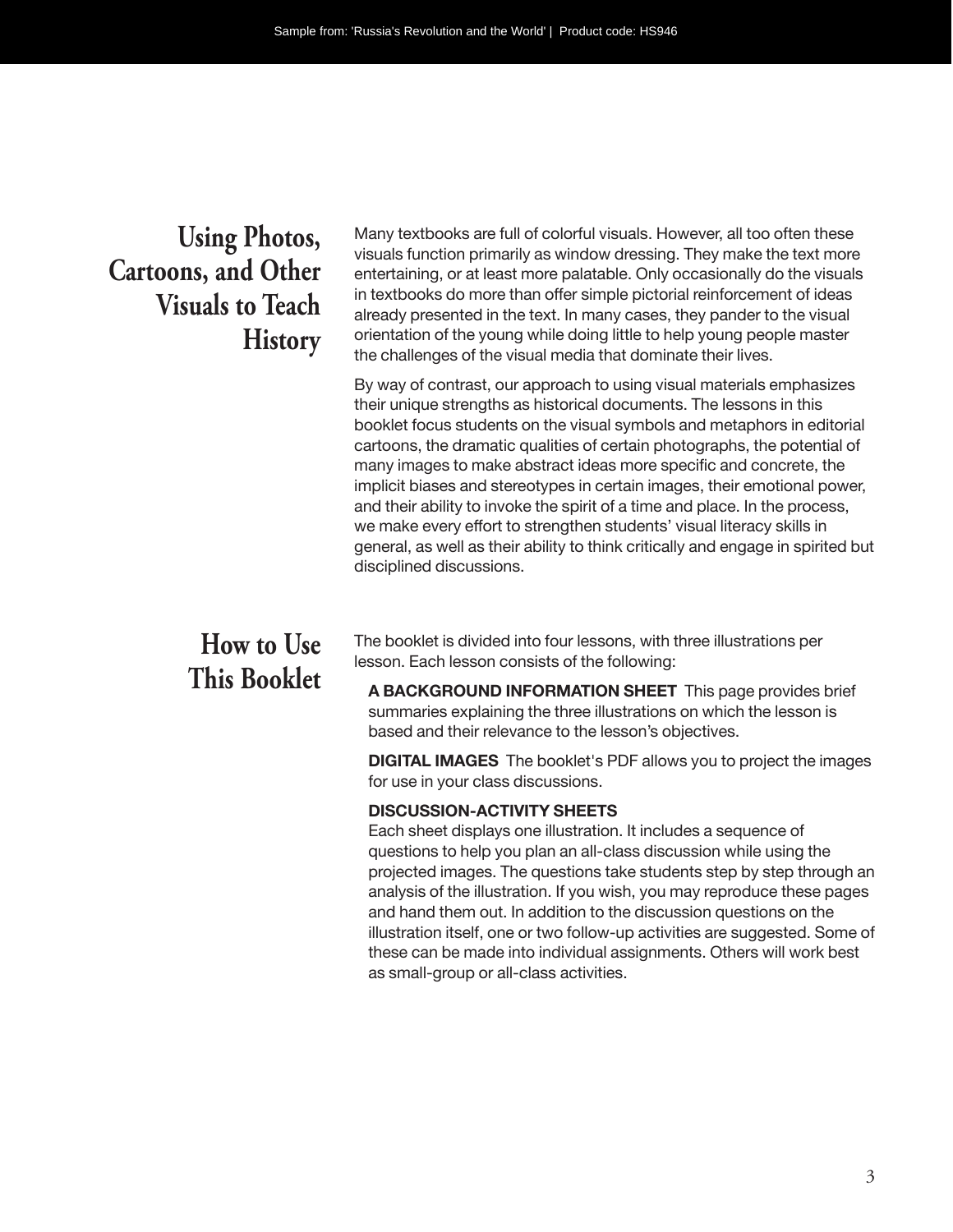*Russia's Revolution and the World*

#### **OBJECTIVES**

- 1. Students will better understand social conditions in Russia in the decades before its revolution.
- 2. Students will understand how bitter radical criticism of Russia's rulers had become by the early 1900s.

## **Russia Before the Revolution**

*Use the background information on this page to help your students better understand the three illustrations making up this lesson. The questions and activities presented in the rest of the lesson can be used to help students clarify meanings and debate important issues.*

#### **BACKGROUND INFORMATION**

#### **Illustration 1**

In the late 1800s, Russia was one of the great powers of Europe. Yet it was also very poor. Four out of five Russians were peasants like those shown here. Most of them still lived and worked as they had for centuries. The village was the peasant's world. Often, each peasant worked strips of land scattered throughout the village lands. These strips were assigned by a village commune made up of the heads of the peasant households. Individual ownership of separate farms was not typical. Loyalty was to the village and commune much more than to the nation as a whole.

#### **Illustration 2**

Russia was ruled by a monarch called a Tsar. Backing him were rich nobles, the army, the secret police and the Russian Orthodox Church. By the late 1800s, a small middle class of business owners, journalists, doctors, lawyers and others was also emerging. They were often critical of the Tsar's harsh rule. Their children in the universities were often attracted to radical, even terrorist, political movements. The British cartoon on the left comments on this trend, picturing a Russia torn between chaos and anarchy ("nihilism") and the Tsar's dictatorial and militaristic rule. On the right, a radical poster compares the Orthodox Church to a monster spider living off the people. Both images suggest the growing gulf between Russia's rulers and her embittered people.

#### **Illustration 3**

By the early 1900s, radical groups in Russia were growing in strength. Among the most important of them were the Bolsheviks, followers of Karl Marx. In 1848, Marx wrote a book called the *Communist Manifesto*. Most industrial workers then—those Marx called the "proletariat"—lived in squalid slums and worked long hours at very low wages. According to Marx, capitalism would over time only make workers more miserable, while their labor would only add to the wealth and power of a tiny ruling class. Marx wrote, "The proletarians have nothing to lose but their chains. They have a world to win." Using this metaphor of chained workers, the Bolshevik poster shown here neatly sums up Marx's ideas. In fact, the Bolsheviks saw themselves as agents of a proletarian revolution that would overthrow capitalism and launch inside Russia the world's first communist society.